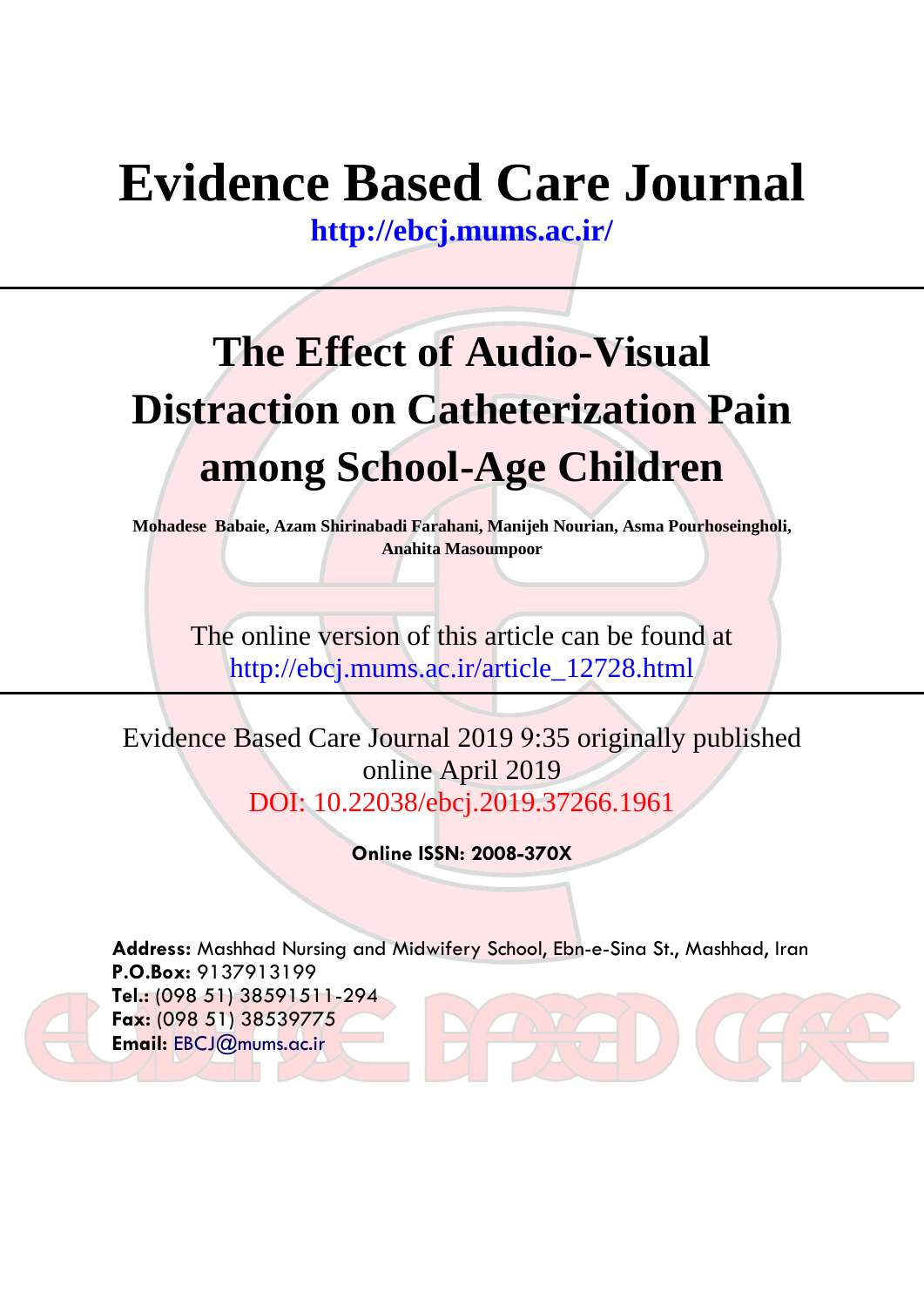**Evidence Based Care Journal** 





# **The Effect of Audio-Visual Distraction on Catheterization Pain among School-Age Children**

Mohadese Babaie<sup>1</sup>, Azam Shirinabadi Farahani<sup>\*2</sup>, Manijeh Nourian<sup>3</sup>, Asma Pourhoseingholi<sup>4</sup>, <sup>5</sup> Anahita Masoumpour

**Received**: 30/12/2018 **Accepted**: 16/04/2019

Evidence Based Care Journal, 9 (1):35-42

# **Abstract**

**Background:** Catheterization is the most common cause of pain and distress in children, which causes physical and psychological dysfunctions and disrupts the treatment. Therefore, the control of this type of pain should be considered as a priority for nursing care. The audio-visual distraction can be used to reduce the intensity of pain.

**Aim:** The purpose of this study was to determine the effect of audio-visual distraction on catheterization pain among school-age children.

**Methods:** This randomized clinical trial included 64 school-age children assigned into intervention and control group in Qods Hospital during 2016. Oucher face pain intensity scale was utilized to evaluate the intensity level of pain. Catheterization duration was also recorded in this study. Data were analysed in SPSS software (Version.18) through descriptive statistics, t-test, Mann-Whitney U test, and Spearman correlation analyses.

**Results:** The mean ages of the intervention and control groups were  $7.8 \pm 1.4$  and  $7.7 \pm 1.6$ , respectively. The results of the Mann-Whitney U test showed that the mean pain intensity was lower in the intervention group after using the three-dimensional glasses  $(P=0.01)$ . Spearman correlation test results indicated that there were no significant differences between different ethnicities (P=0.37) and birth ratings (r=-0.061, P-value=0.63) in terms of mean pain intensity.

**Implications for Practice:** According to the results, the use of distraction methods could reduce the pain. In addition, they facilitated medical procedures. The role of variables, such as age, gender, and duration of catheterization should be considered in pain intensity.

**Keywords:** Audio-visual distraction, Catheterization, Pain, School-age children

<sup>1.</sup>Ph.D Candidate in Nursing, Student Research Committee, School of Nursing and Midwifery, Shahid Beheshti University of Medical Sciences, Tehran-Iran

<sup>2.</sup>Assistant Professor, Department of Pediatric Nursing, School of Nursing and Midwifery, Shahid Beheshti University of Medical Sciences, Tehran, Iran

<sup>3.</sup>Assistant Professor, Department of Pediatric Nursing, School of Nursing and Midwifery, Shahid Beheshti University of Medical Sciences, Tehran, Iran

<sup>4.</sup>Department of Biostatistics, School of Paramedical, Shahid Beheshti University of Medical Sciences, Tehran, Iran

<sup>5.</sup>Instructor, Department of Pediatric Nursing, School of Nursing and Midwifery, Shahid Beheshti University of Medical Sciences, Tehran, Iran

 <sup>\*</sup>Corresponding author, Email: [farahani1381@yahoo.com](mailto:farahani1381@yahoo.com)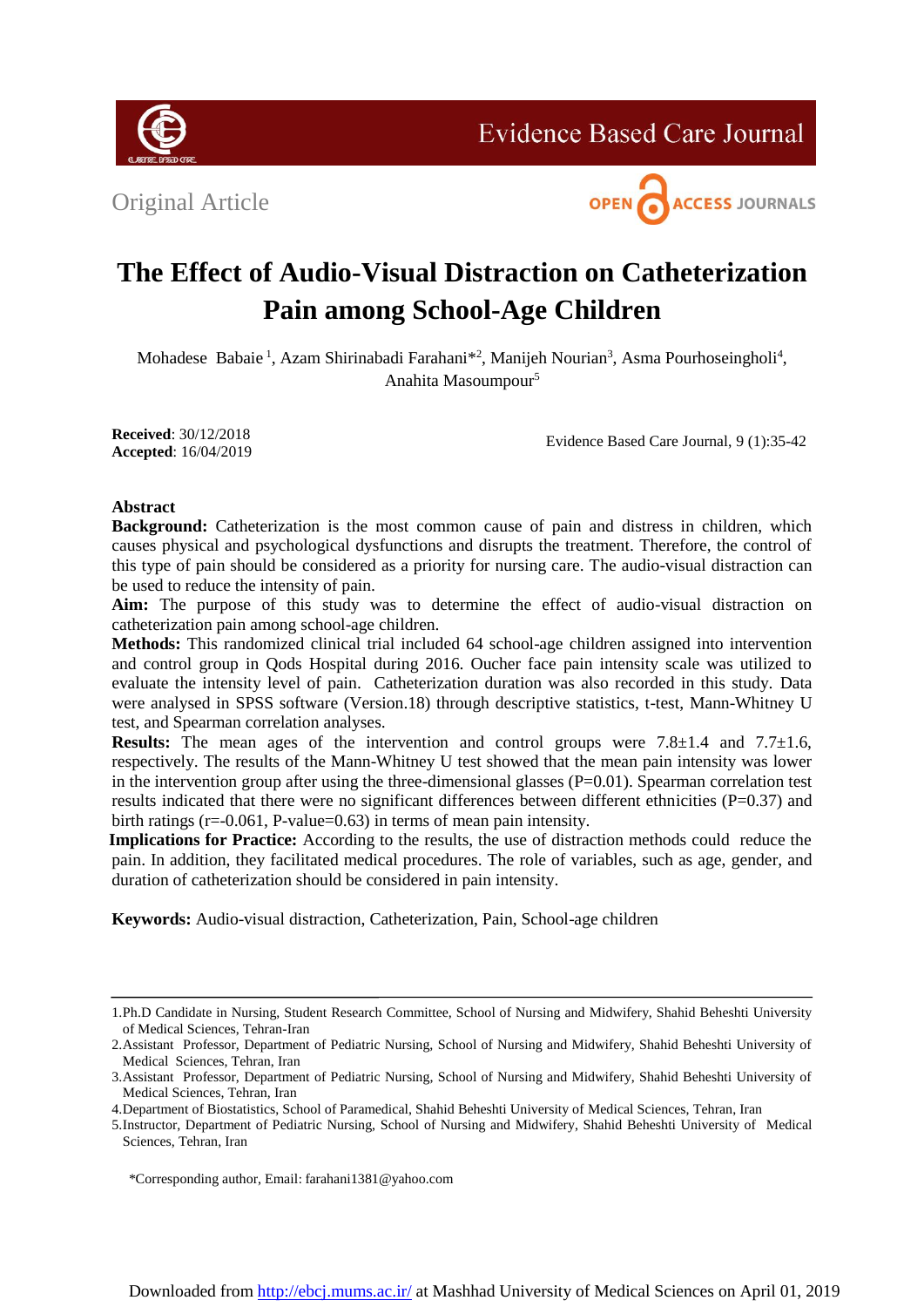### **Introduction**

The pain caused by the therapeutic procedures is an unpleasant physical and emotional experience that can be associated with actual or potential tissue damage (1-5). In addition, the frequent experience of it can have adverse effects on life, such as changes in response to stress and giving rise to vulnerability in cases of physical and psychological problems, neurodevelopmental disorders, learning disabilities, and behavioral problems in children [\(6,](#page-6-0) [7\)](#page-6-1). Immunization and catheterization are the most common medical procedures that cause pain in children [\(8,](#page-6-2) [9\)](#page-6-3). Many children experience fear prior to the beginning of medical treatment, which in turn can exacerbate pain perception [\(10,](#page-7-0) [11\)](#page-7-1). The effects of pain, fear, and anxiety can persist for a long time and delay the treatment or avoidance of care. Therefore, the memory of a painful experience may affect children's compatibility in similar cases in the future [\(12,](#page-7-2) [13\)](#page-7-3). Nurses should take the essential steps to reduce the emotional and physical harm of children in the face of painful treatments [\(6,](#page-6-0) [13,](#page-7-3) [14\)](#page-7-4). The first priority in pain management is the use of non-pharmacological methods to reduce it [\(15\)](#page-7-5). Moreover, easy to use treatment methods which cause no fear or disturbance in the treatment procedure should be selected by the care team staffs [\(8,](#page-6-2) [16,](#page-7-6) [17\)](#page-7-7).

Non-pharmacological methods, especially for children who are frequently treated, are applied as distractors together with the use of five senses as a mean to reduce pain in children. This can be achieved using a toy, kaleidoscopes, bubble-blowing machines, distraction cards, music, handheld video games, and 3-D virtual reality glasses, which can be as effective as chemotherapy and even better in some cases [\(10,](#page-7-0) [14,](#page-7-4) [16-18\)](#page-7-6). Considering the growth and development of school-age children, distraction with 3D glasses of virtual reality with the use of five senses can control the pain and distress [\(17\)](#page-7-7). Therefore, it is effective for school-age children to watch appropriate cartoons. This type of distraction provides a comfortable condition for the patients [\(19\)](#page-7-8) and it increases the patient's desire to follow the treatment due to the creation of a positive memory [\(20\)](#page-7-9).

Despite scientific evidence to support the necessity of using appropriate methods to control pain, many medical centres do not use any pain interventions. Therefore, the present study aimed at determining the impact of audio-visual distraction on reducing pain induced by catheterization among school-age children.

#### **Methods**

This randomized clinical trial study was conducted at Qods Hospital. The sample size was calculated based on a previous study [\(21\)](#page-7-10) using the mean comparison formula, the confidence coefficient of 95%, and the test power of 80%. The required admission and permission were taken from university authorities and the hospital, respectively. Subsequently, 64 participants were randomly selected from all 6- to 12-year-old children who referred to the emergency department and surgical ward. The sampling was randomly performed within 10 days. Based on the inclusion criteria, the participants were selected purposefully each day and then randomly assigned into intervention and control groups using a coin-flip [\(22\)](#page-7-11). Furthermore, the participants were equally selected from the emergency department and the surgical ward. After the sampling was completed, the intervention was carried out. However, catheterization was done by an expert nurse. During the study, two subjects from the control group were not willing to continue their cooperation and were excluded from the research. The inclusion criterion was Iranian children within the age range of 6-12 years who required catheterization for drug injection. On the other hand, children with 1) a history of hospitalization and catheterization, 2) the experience of using painkillers prior to catheterization, 3) refractive vision problems (astigmatism, contact lens, and glasses), 4) diabetes and peripheral nerve disorder conditions, 5) agitation, toxicity, and unconsciousness, and 6) other special conditions (mental retardation) were excluded from the study. Moreover, the exclusion criteria included lack of consent of parents and children to continue cooperation.

The evaluation tool used in this study consisted of two parts. The first part was a questionnaire related to demographic information, including gender, age, the reason for admission, ethnicity, birth rating, and the duration of catheterization. The other part was the Oucher face pain scale designed by Beyer et al. which was also used in a domestic study [\(21,](#page-7-10) [23\)](#page-7-12). This scale consists of six faces of a child indicating different intensities of pain which scored within the range of 1 (no pain) to 6 (worst possible pain). The validity and reliability of this instrument was also confirmed in this study [\(24\)](#page-7-13). In addition, one of the researcher measured and recorded each of the abovementioned variables.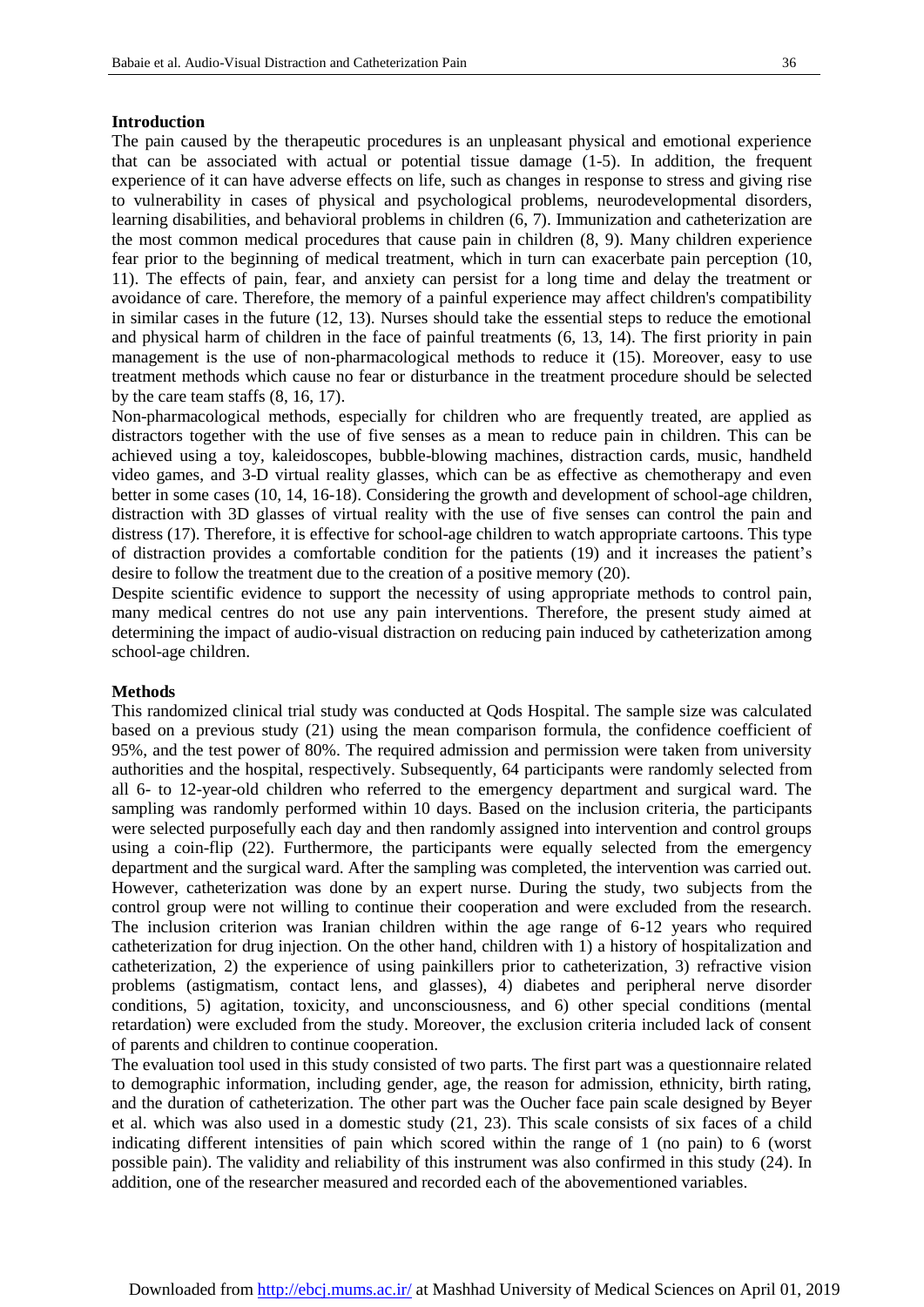The inter-rater coefficient method was used to assess the reliability of the tool. Two examiners used this instrument as a measurement scale for 10 children simultaneously and the correlation coefficient (Kappa coefficient) was estimated at 0.8 between their observations. A Tom and Jerry-labelled CD product type (comedy) and target audience (children and adolescents) were employed to validate the intervention.

An experienced nurse with sufficient catheterization skills in the paediatric population was employed in the injecting room to perform catheterization. In order to familiarize the children, they were asked to watch Tom and Jerry comedy animation CD played through 3-D glasses. The intervention began 2 min prior to the onset of catheterization and continued until the end of the procedure. The duration of catheterization was calculated and recorded in the questionnaire using a fixed stopwatch, started from the time of needle insertion to the end of fixing the angiocath in place by the first researcher.

Blue 22-gauge angiocatheters (0.9/25mm) were placed into the right forearm veins of all participants. Ten minutes after catheterization, when the child was calm [\(21\)](#page-7-10), the pain experienced during catheterization was assessed using the Oucher face pain scale. The children were asked to denote the specific picture that rated their pain at the point where the needle had been inserted into the vein. The control group was subjected to all of the above steps, excluding playing the comedy CD. For the control group, the routine interventions were performed and they watched the cartoon after catheterization.

All the participants were informed of the confidentiality of the data and they were all volunteers to participate in the study without any physical and financial harm. The research protocol was approved by the Ethics Committee of Shahid Beheshti University of Medical Sciences, Tehran, Iran (IR.SBMU2.REC.1394.2). The obtained data were analysed in SPSS software (Version.18) through descriptive statistics, t-test, Mann-Whitney U test, and Spearman correlation analyses. P-value less than 0.05 was considered statistically significant.

#### **Results**

The two groups were identical in terms of individual characteristics in this study. The mean ages of intervention and control groups were  $7.8 \pm 1.4$  and  $7.7 \pm 1.6$ , respectively. There was no significant difference between the two groups regarding the results of independent t-test  $(P=0.26)$ . Table 1 presents the frequency distribution of demographic characteristics of the participants. Moreover, data distribution was normal according to the results obtained from the Kolmogorov test.

|              |        | Intervention group  | Control group | P-value    |  |
|--------------|--------|---------------------|---------------|------------|--|
| Items        |        | $n$ (%)             | $n$ (%)       | Chi-square |  |
| Gender       | Male   | 14 (43.8)           | 18(60)        | 0.20       |  |
|              | Female | 18 (56.3)<br>12(40) |               |            |  |
| Ethnicity    | Tork   | 13(40.6)            | 12(40)        |            |  |
|              | Fars   | 11 (34.4)           | 9(30)         | 0.60       |  |
|              | Lor    | 6(18.8)             | 4(13.3)       |            |  |
|              | Kord   | 2(6.3)              | 5(16.7)       |            |  |
| Birth rating | First  | 5(15.6)             | 5(16.7)       |            |  |
|              | Second | 14 (43.8)           | 13(43.3)      | 0.44       |  |
|              | Third  | 6(18.8)             | 9(30)         |            |  |
|              | Fourth | 4(12.5)             | 3(10)         |            |  |

**Table1. Distribution of demographic characteristics of children participating in research**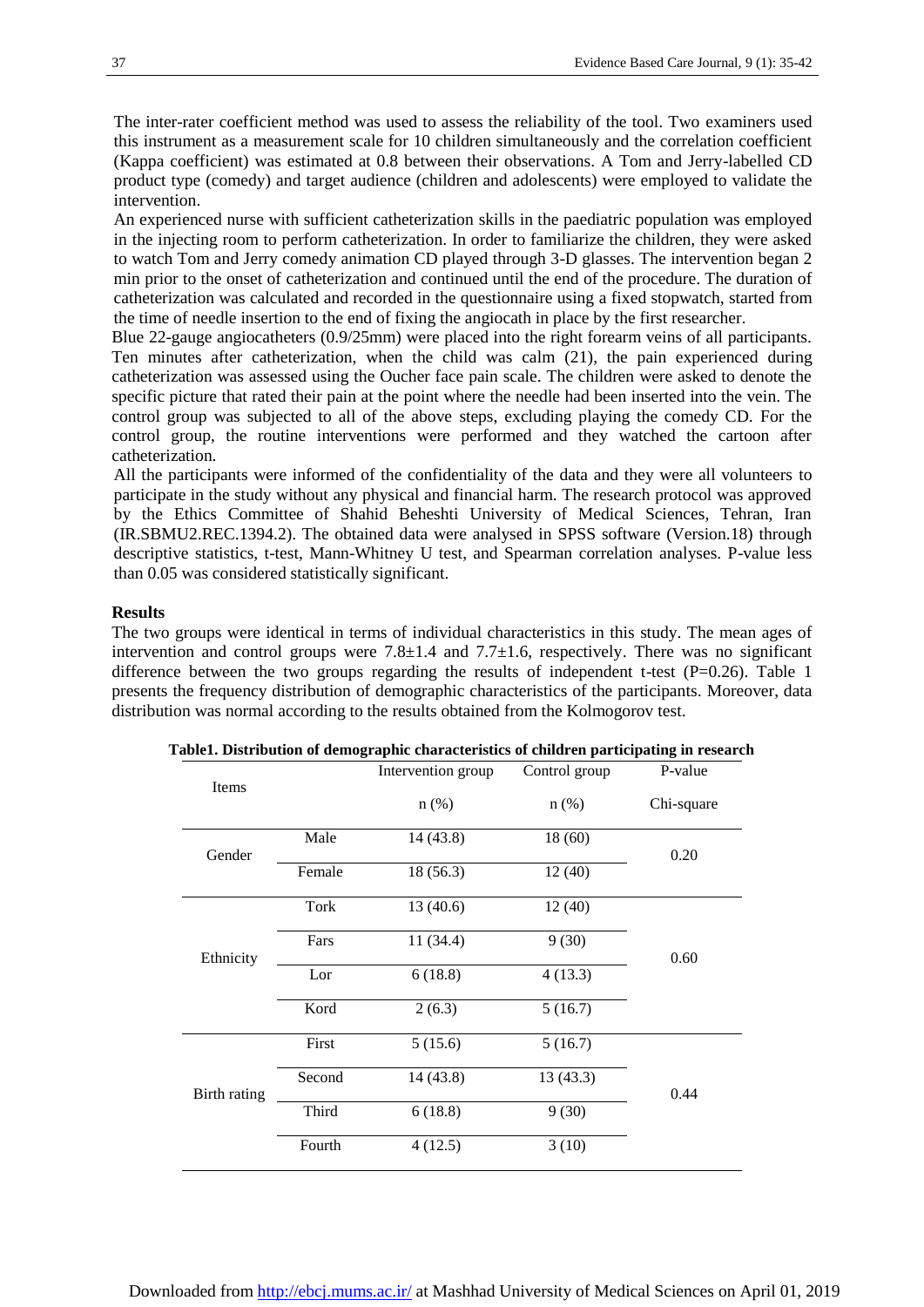Regarding the purpose of this study, the mean values of pain intensity in the intervention and control groups were 26.4±1.3 and 36.8±1.1, respectively. According to the Mann-Whitney U test, the results indicate that children in the intervention group reported significantly less pain than the control group (P=0.01, Table 2).

| Mean pain intensity |
|---------------------|
| $26.4 \pm 1.3$      |
| $36.8 \pm 1.1$      |
|                     |
| 0 U.                |
|                     |

| Table2. Comparison of mean pain intensity between the intervention and control groups |  |  |  |  |  |  |
|---------------------------------------------------------------------------------------|--|--|--|--|--|--|
|---------------------------------------------------------------------------------------|--|--|--|--|--|--|

The mean values of pain intensity in males and females were  $35.8\pm0.9$  and  $26.8\pm1.1$ , respectively, which indicates an association between gender and pain. Additionally, males showed greater levels of pain intensity (P=0.04).

Moreover, the mean values of pain intensity regarding different ethnicities of Tork, Fars, Lor, and Kord were  $28.4\pm1.4$ ,  $37\pm1.7$ ,  $28.4\pm1.6$ , and  $31\pm1.5$ , respectively. In addition, there were no significant differences among them based on the results of the Kruskal-Wallis test (P=0.37). Furthermore, Spearman correlation test results showed no significant difference in mean pain intensity regarding birth ratings (r=-0.061, P=0.639).

The results of this study indicated that there was an inverse and significant relationship between mean pain intensity and the age of participants included in this study. However, a positive and significant association was observed between mean pain intensity and the duration of catheterization (Table 3).

**Table3. Evaluation of the correlation between mean pain intensity and, age, birth rating, as well as the duration of catheterization among children participating in the study**

|                        |                      | Age      | Birth rating | Duration of catheterization |
|------------------------|----------------------|----------|--------------|-----------------------------|
| Mean pain<br>intensity | Spearman correlation |          |              |                             |
|                        | P-value              | 0.001    | 0.63         | 0.03                        |
|                        |                      | $0.673-$ | $0.061 -$    | 0.263                       |

The mean duration of catheterization was not different between the groups based on the independent t-test results  $(P=0.01)$ .

## **Discussion**

Audio-visual distraction significantly decreased pain severity in this study. The results showed that mean pain intensity was higher among males and there was a significant relationship between gender and the intensity of pain. Blount et al. (2003) assertd that factors, such as gender, and endurance could influence pain intensity. Accordingly, the pain threshold is higher among females than males within the same age group. Therefore, this can justify the results of the present study [\(17\)](#page-7-7). Pain tolerance relies on the emotional and cognitive factors, and the maximum pain that a person can tolerate varies from person to person.

Moreover, there was no statistically significant difference between different ethnicities and birth ratings in terms of mean pain intensity. Regarding the number of participants and the sampling method, there are some inconsistencies between the results of this study and those of other studies. However, it seems that these differences in the findings resulted from cultural, religious, and national dissimilarities in the research communities. Nevertheless, the results obtained from a study conducted by Vosoghi et al. (2010) were consistent with the results of this study [\(21\)](#page-7-10).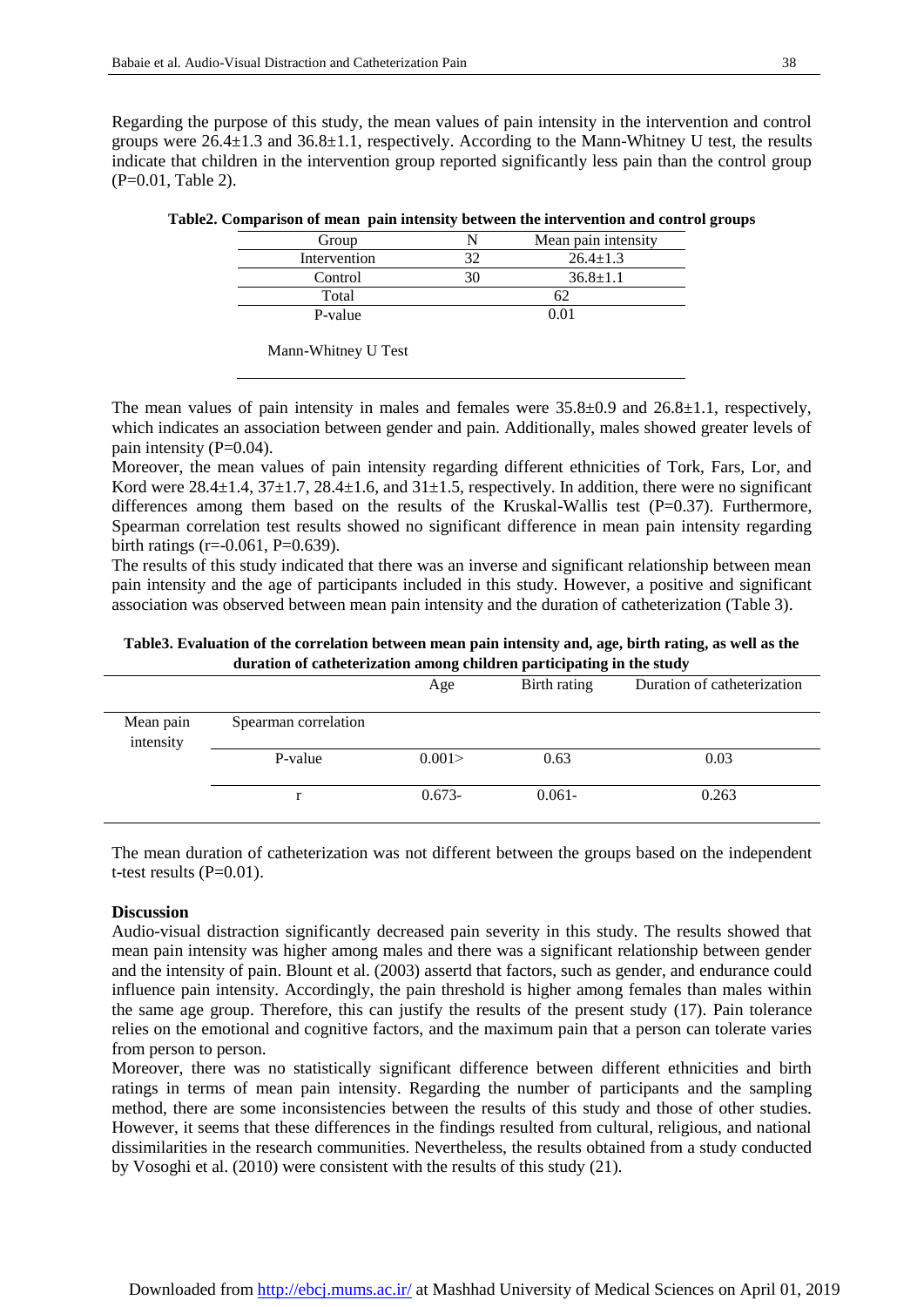In a study conducted on the introduction of factors associated with pain induced by catheterization, an association was observed between pain severity and other variables, including gender, genetics, temperament, and ethnicity [\(25\)](#page-7-14). In the present study, there was an inverse and significant relationship between mean pain intensity and the age of the participants. Accordingly, younger children experienced more level of pain. Furthermore, the results of the study by Blount et al. (2003) indicated that younger children endured more stress and higher levels of pain [\(17\)](#page-7-7). This can be due to the inadequacy of environmental interventions to enhance patients' adjustment. For instance, the participants' field of view was reduced using plastic pads; however, it was not entirely possible in younger children.

With regard to the specific aim of this study, the results obtained from the comparison of mean pain intensity within both groups showed that the intervention group reported less pain, compared to the control group, for whom catheterization was performed using only the standard procedure. Law et al. (2010) conducted a study on two intervention groups, namely interactive (video game), and passive (video game plus music as a distraction), as well as a control group. According to the results, pain tolerance levels were longer in both distraction groups, compared to the control group. Therefore, it appears that the experience of pain decreases while applying the distraction and involving the senses [\(26\)](#page-7-15). These results are in line with the findings in the present study in which the amount of pain has been reduced by distraction and the involvement of participants' senses.

The findings obtained from other studies were also consistent with the results of the present study and showed that the threshold of pain increased with virtual reality distraction leading to the improvement of pain tolerance [\(19,](#page-7-8) [27-29\)](#page-7-16). In fact, when a child involves in an active distraction task, the pain threshold and the amount of pain tolerance are increased; therefore, the patient will tolerate less distress [\(8,](#page-6-2) [30\)](#page-7-17). In another study, distraction intervention reduced the intensity of pain in children which was in line with the results of this study [\(31\)](#page-7-18). Pain and distress have side effects and can lead to severe reactions, such as increasing the response to pain and avoiding the continuation of aggressive procedures due to fear.

On the other hand, a study was carried out to evaluate the effect of audiovisual distraction on children's anxiety [\(32\)](#page-7-19), cortisol levels, and heart rate before and after the intervention. According to the results, there was no significant difference between the effect of virtual reality and the abovementioned variables. However, the authors have pointed out that the inappropriate size of glasses affected the results in their study.

In the present study, the glasses sizes were appropriate for children of the school age, and it was possible to reduce the field of view using the plastic pads. However, in a study performed by Jafarzadeh et al. (2011), there was no possibility to reduce the field of view which caused inconsistencies between their findings and the results of this study [\(32\)](#page-7-19). In addition, there was no difference between both groups regarding the duration of catheterization.

In a study performed by Wang et al., the results showed that the duration of catheterization was longer for the control group than that in the intervention group. This can be argued that the difference in duration of catheterization is associated with a decrease in pain and the tolerance level of the intervention group. As a result, a nurse can perform catheterization in a shorter time when the patients have higher levels of pain tolerance [\(33\)](#page-7-20). However, due to the small sample size, there are potential concerns about generalizing the results for this study.

There was a positive and significant correlation between pain intensity and the duration of catheterization. Susan and Gerik (2005) state that children try to stop interventions because they are afraid of pain. As a result, the child resists the procedures following an experience of pain, thereby increasing the duration of the catheterization and causing more pain and stress [\(34\)](#page-8-0). On the other hand, the effects of pain, fear, and anxiety can be problematic and delay the treatment [\(13\)](#page-7-3). Therefore, in order to reduce the pain caused by aggressive procedures which leads to distress, the interventions to prevent and reduce pain are recommended in this study [\(35\)](#page-8-1). Although this study paved the way for the use of audio-visual distraction on catheterization pain, it suffers from some limitations, such as the lack of control to remove the ambient noise. Although the noise could be minimized with 3-D glasses as far as possible, it was not possible to eliminate it completely. In addition, the small sample size can be considered as another limitation in this study.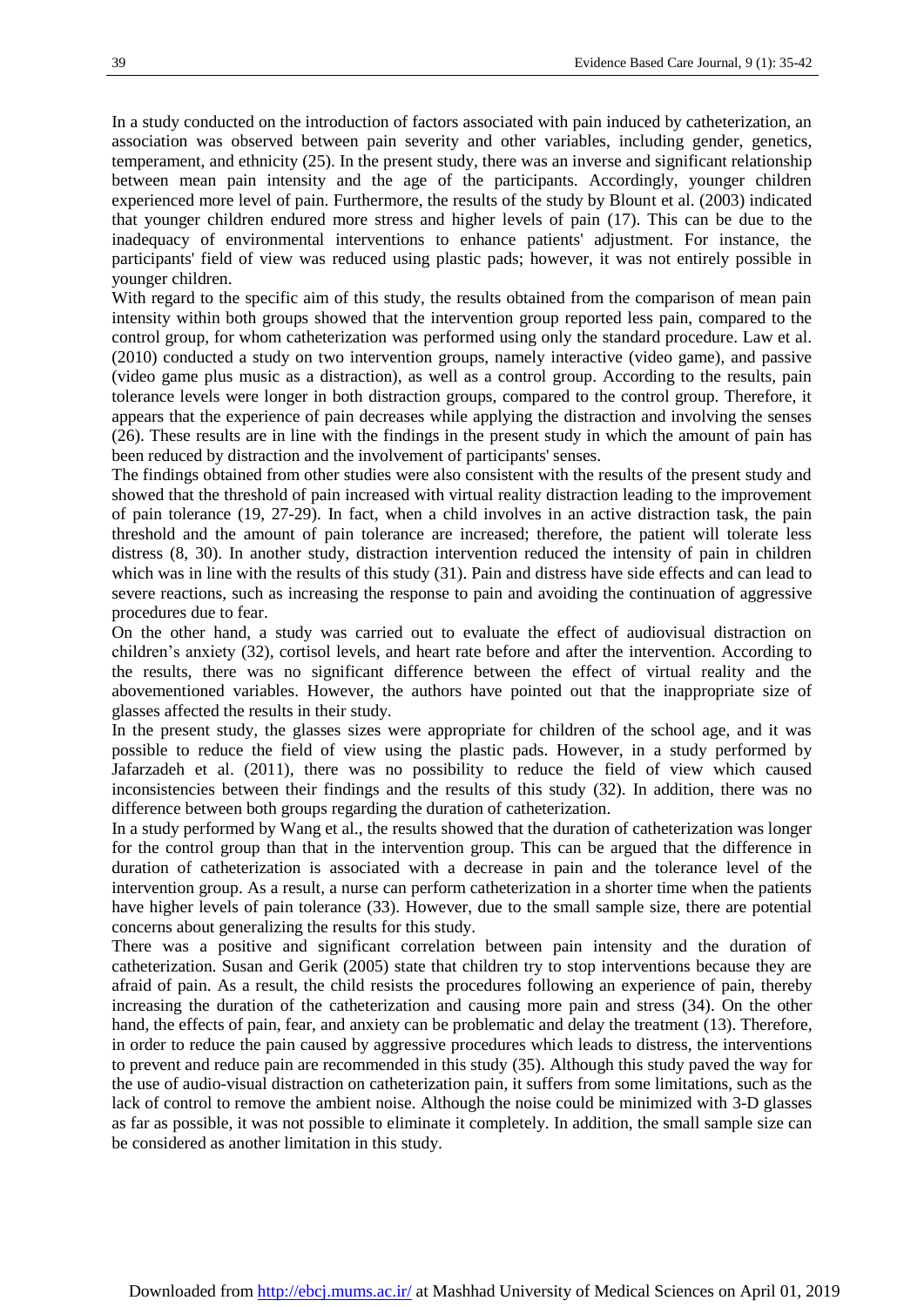### **Implications for Practice**

The pain induced by medical procedures may lead to short- and long-term physical and psychological side effects. This has rendered the ways for controlling pain in children which is regarded as one of the biggest challenges facing health care teams. Pain causes more fear and tension in children and as a result, medical staff faces additional resistance from children leading to disturbances within care work.

Based on our results, it appears that some demographic and clinical variables, such as age, gender, and the duration of catheterization affect the experienced pain levels that are associated with painful medical procedures. Therefore, the important role of these factors should be considered when performing nursing interventions.

Furthermore, based on the findings of the present study, there was a significant difference between the both groups regarding the mean pain intensity. According to the results, the mean pain intensity was higher in the control group, compared to the intervention group. Therefore, it appears that the intervention caused a distraction in children during catheterization and was effective in reducing the reported pain. In general, it can be concluded that audio-visual distraction can reduce the pain induced by catheterization in children. Accordingly, in addition to facilitating therapeutic procedures, the use of distraction methods can reduce the incidence of pain and in turn, improve the general health of the individual.

#### **Acknowledgment**

This study was approved by the Research Deputy of Shahid Beheshti University of Medical Sciences, Tehran, Iran, (SBMU2.REC.1394.2) with IRCT registration number of IRCT20100802004490N4. The authors appreciate all the authorities in the hospital under study and the school-age children participating in the research.

#### **Conflict of interest**

The authors declare that there is no conflict of interest regarding the publication of this article.

## **References**

1. Gupta HV, Gupta VV, Kaur A, Singla R, Chitkara N, Bajaj KV, et al. Comparison between the analgesic effect of two techniques on the level of pain perception during venipuncture in children up to 7 years of age: A Quasi-Experimental Study[. J Clin Diagn Res.](https://www.ncbi.nlm.nih.gov/pubmed/25302240) 2014 Aug;8(8):PC01-4.

2. Sadeghi A, Rassouli M, Gharehdaghi FA, Nourian M, Nasiri M, Farhadi R, et al. Validation of the Persian Version of Premature Infant Pain Profile-Revised in Hospitalized Infants at the Neonatal Intensive Care Units. Iranian Journal of Pediatrics. 2017;27(5).

3. Schreiber S, Cozzi G, Rutigliano R, Assandro P, Tubaro M, Cortellazzo Wiel L, et al. Analgesia by cooling vibration during venipuncture in children with cognitive impairment. [Acta Paediatr.](https://www.ncbi.nlm.nih.gov/pubmed/26401633) 2016 Jan;105(1):e12-6.

4. Uman LS, Birnie KA, Noel M, Parker JA, Chambers CT, McGrath PJ, et al. Psychological interventions for needle‐related procedural pain and distress in children and adolescents. [Cochrane](https://www.ncbi.nlm.nih.gov/pubmed/24108531)  [Database Syst Rev.](https://www.ncbi.nlm.nih.gov/pubmed/24108531) 2013 Oct.

5. Wells N, Pasero C, McCaffery M. Improving the Quality of Care Through Pain Assessment and Management. In: Hughes RG, editor. Patient Safety and Quality: An Evidence-Based Handbook for Nurses. 2008 Apr. Chapter 17. Available from: https://www.ncbi.nlm.nih.gov/books/NBK2658/

<span id="page-6-0"></span>6. Krauss BS, Calligaris L, Green SM, Barbi E. Current concepts in management of pain in children in the emergency department. Lancet. 2016;387(10013):83-92.

<span id="page-6-1"></span>7. Whitfield MF, Grunau RE. Behavior, pain perception, and the extremely low-birth weight survivor. [Clin Perinatol.](https://www.ncbi.nlm.nih.gov/pubmed/10863655) 2000 Jun;27(2):363-79.

<span id="page-6-2"></span>8. Lilik Lestari MP, Wanda D, Hayati H. The Effectiveness of Distraction (Cartoon-Patterned Clothes and Bubble-Blowing) on Pain and Anxiety in Preschool Children during Venipuncture in the Emergency Department. [Compr Child Adolesc Nurs.](https://www.ncbi.nlm.nih.gov/pubmed/29166202) 2017;40(sup1):22-28.

<span id="page-6-3"></span>9. Taddio A, Ilersich AL, Ipp M, Kikuta A, Shah V, Team H. Physical interventions and injection techniques for reducing injection pain during routine childhood immunizations: systematic review of randomized controlled trials and quasi-randomized controlled trials. [Clin Ther.](https://www.ncbi.nlm.nih.gov/pubmed/19781436) 2009;31 Suppl 2:S48-76.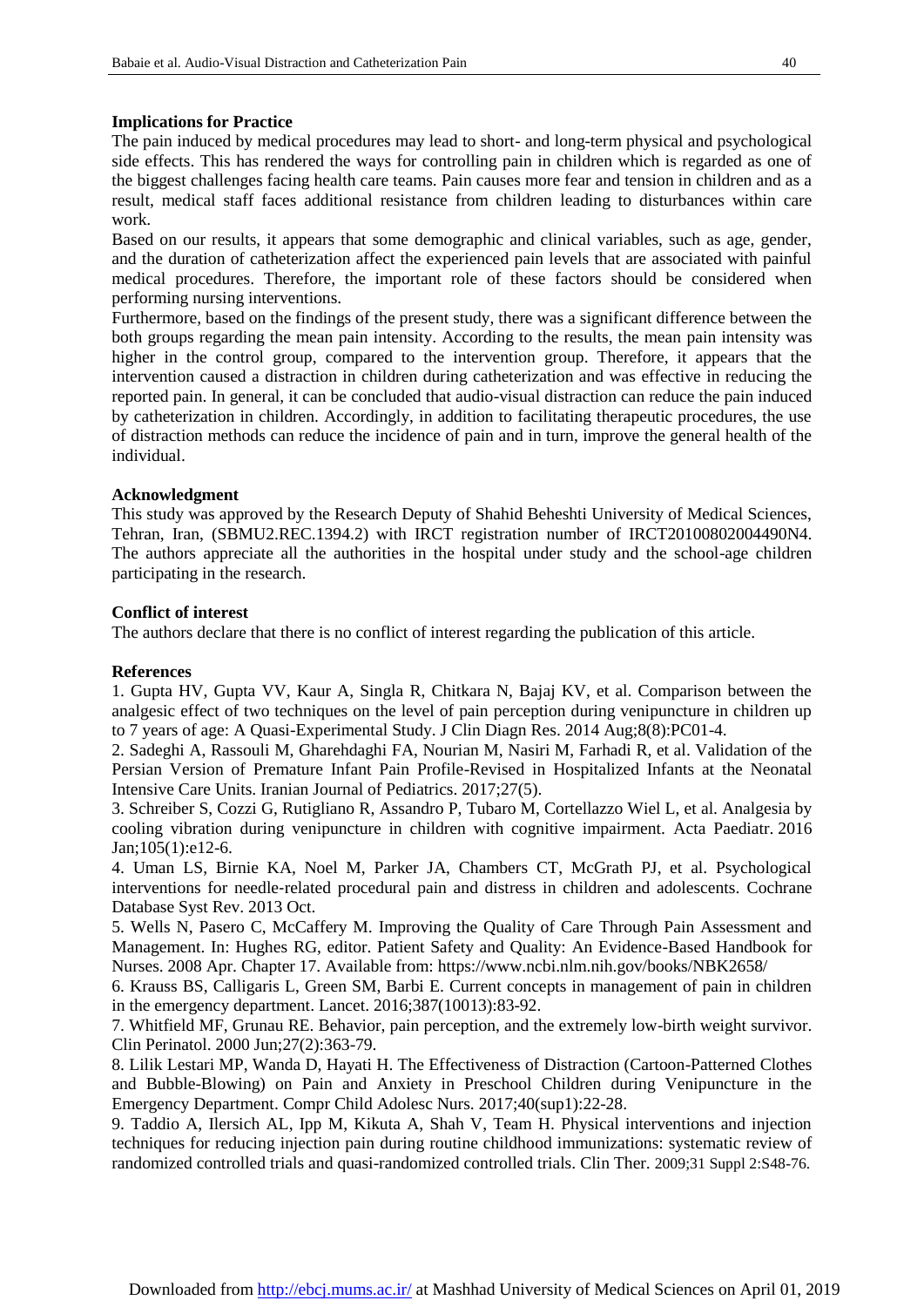<span id="page-7-0"></span>10. Inal S, Kelleci M. Distracting children during blood draw: Looking through distraction cards is effective in pain relief of children during blood draw. [Int J Nurs Pract.](https://www.ncbi.nlm.nih.gov/pubmed/22435986) 2012 Apr;18(2):210-9.

<span id="page-7-1"></span>11. Rhudy JL, Meagher MW. Negative affect: effects on an evaluative measure of human pain. Pain. 2003;104(3):617-26.

<span id="page-7-2"></span>12. Chen E, Zeltzer LK, Craske MG, Katz ER. Alteration of memory in the reduction of children's distress during repeated aversive medical procedures. [J Consult Clin Psychol.](https://www.ncbi.nlm.nih.gov/pubmed/10450618) 1999 Aug;67(4):481-90.

<span id="page-7-3"></span>13. Taddio A, Ipp M, Thivakaran S, Jamal A, Parikh C, Smart S, et al. Survey of the prevalence of immunization non-compliance due to needle fears in children and adults. [Vaccine.](https://www.ncbi.nlm.nih.gov/pubmed/22617633) 2012 Jul 6;30(32):4807-12.

<span id="page-7-4"></span>14. Mutlu B, Balcı S. Effects of balloon inflation and cough trick methods on easing pain in children during the drawing of venous blood samples: A randomized controlled trial. [J Spec Pediatr Nurs.](https://www.ncbi.nlm.nih.gov/pubmed/25817062) 2015 Jul;20(3):178-86.

<span id="page-7-5"></span>15. Canbulat N, Ayhan F, Inal S. Effectiveness of external cold and vibration for procedural pain relief during peripheral intravenous cannulation in pediatric patients. [Pain Manag Nurs.](https://www.ncbi.nlm.nih.gov/pubmed/24912740) 2015 Feb;16(1):33-9.

<span id="page-7-6"></span>16. Babaie M, Shirinabadi Farahani A, Nourian M, Pourhoseingholi A, Masoumpoor A. Pain management using distraction in school-age children. IJNR. 2015;10(3):71-80.

<span id="page-7-7"></span>17. B Blount RL, Piira T, Cohen LL. Management of pediatric pain and distress due to medical procedures. Handbook of pediatric psychology. 2003.

18. Redfern RE, Chen JT, Sibrel S. Effects of thermomechanical stimulation during vaccination on anxiety, pain, and satisfaction in pediatric patients: A randomized controlled trial. [J Pediatr](https://www.ncbi.nlm.nih.gov/pubmed/29167074)  [Nurs.](https://www.ncbi.nlm.nih.gov/pubmed/29167074) 2018 Jan - Feb;38:1-7.

<span id="page-7-8"></span>19. Tanja-Dijkstra K, Pahl S, White MP, Andrade J, May J, Stone RJ, et al. Can virtual nature improve patient experiences and memories of dental treatment? A study protocol for a randomized controlled trial. [Trials.](https://www.ncbi.nlm.nih.gov/pubmed/24655569) 2014 Mar 22;15:90.

<span id="page-7-9"></span>20. Oosterink FM, de Jongh A, Hoogstraten J. Prevalence of dental fear and phobia relative to other fear and phobia subtypes. [Eur J Oral Sci.](https://www.ncbi.nlm.nih.gov/pubmed/19320722) 2009 Apr;117(2):135-43.

<span id="page-7-10"></span>21. Vosoghi N, Chehrzad M, Abotalebi G, Atrkar Roshan Z. Effects of Distraction on Physiologic Indices and Pain Intensity in children aged 3-6 Undergoing IV Injection. Hayat. 2011; 16 (3 and 4) :39-47

<span id="page-7-11"></span>22. Mohammady M, Janani L. Randomization in randomized clinical trials: From theory to practice. Hayat. 2016; 22 (2) :102-114

<span id="page-7-12"></span>23. Beyer JE, Turner SB, Jones L, Young L, Onikul R, Bohaty B. The alternate forms reliability of the Oucher pain scale. [Pain Manag Nurs.](https://www.ncbi.nlm.nih.gov/pubmed/15917740) 2005 Mar;6(1):10-7.

<span id="page-7-13"></span>24. Yeh CH. Development and validation of the Asian version of the oucher: a pain intensity scale for children. [J Pain.](https://www.ncbi.nlm.nih.gov/pubmed/16084467) 2005 Aug;6(8):526-34.

<span id="page-7-14"></span>25. Walco GA. Needle pain in children: contextual factors. [Pediatrics.](https://www.ncbi.nlm.nih.gov/pubmed/18978005) 2008 Nov;122 Suppl 3:S125-9.

<span id="page-7-15"></span>26. Law EF, Dahlquist LM, Sil S, Weiss KE, Herbert LJ, Wohlheiter K, et al. Videogame distraction using virtual reality technology for children experiencing cold pressor pain: the role of cognitive processing. [J Pediatr Psychol.](https://www.ncbi.nlm.nih.gov/pubmed/20656761) 2011 Jan;36(1):84-94.

<span id="page-7-16"></span>27. Aminabadi NA, Erfanparast L, Sohrabi A, Oskouei SG, Naghili A. The impact of virtual reality distraction on pain and anxiety during dental treatment in 4-6 year-old children: a randomized controlled clinical trial[. J Dent Res Dent Clin Dent Prospects.](https://www.ncbi.nlm.nih.gov/pmc/articles/PMC3529924/) 2012 Autumn; 6(4): 117–124.

28. Mosso-Vázquez JL, Gao K, Wiederhold BK, Wiederhold MD. Virtual reality for pain management in cardiac surgery. [Cyberpsychol Behav Soc Netw.](https://www.ncbi.nlm.nih.gov/pubmed/24892200) 2014 Jun;17(6):371-8.

29. Wiederhold MD, Gao K, Wiederhold BK. Clinical use of virtual reality distraction system to reduce anxiety and pain in dental procedures. [Cyberpsychol Behav Soc Netw.](https://www.ncbi.nlm.nih.gov/pubmed/24892198) 2014 Jun;17(6):359-65.

<span id="page-7-17"></span>30. Nilsson S, Enskär K, Hallqvist C, Kokinsky E. Active and passive distraction in children undergoing wound dressings. [J Pediatr Nurs.](https://www.ncbi.nlm.nih.gov/pubmed/22819747) 2013 Apr;28(2):158-66.

<span id="page-7-18"></span>31. Bakan E. A New Distraction Intervention to Reduce Venipuncture Pain in School-Age Children: Different Colored Flashlights; An Experimental Study with Control Group. International Journal of Caring Sciences. 2017;10(1):354.

<span id="page-7-19"></span>32. Jafarzadeh M, Eshghi A, Attarzadeh H. Effect of Audiovisual Distraction on Child Anxiety During Dental Treatment. Journal of Isfahan Dental School. 2011;6(6):726-32.

<span id="page-7-20"></span>33. Wang Z-X, Sun L-H, Chen A-P. The efficacy of non-pharmacological methods of pain management in school-age children receiving venepuncture in a paediatric department: a randomized